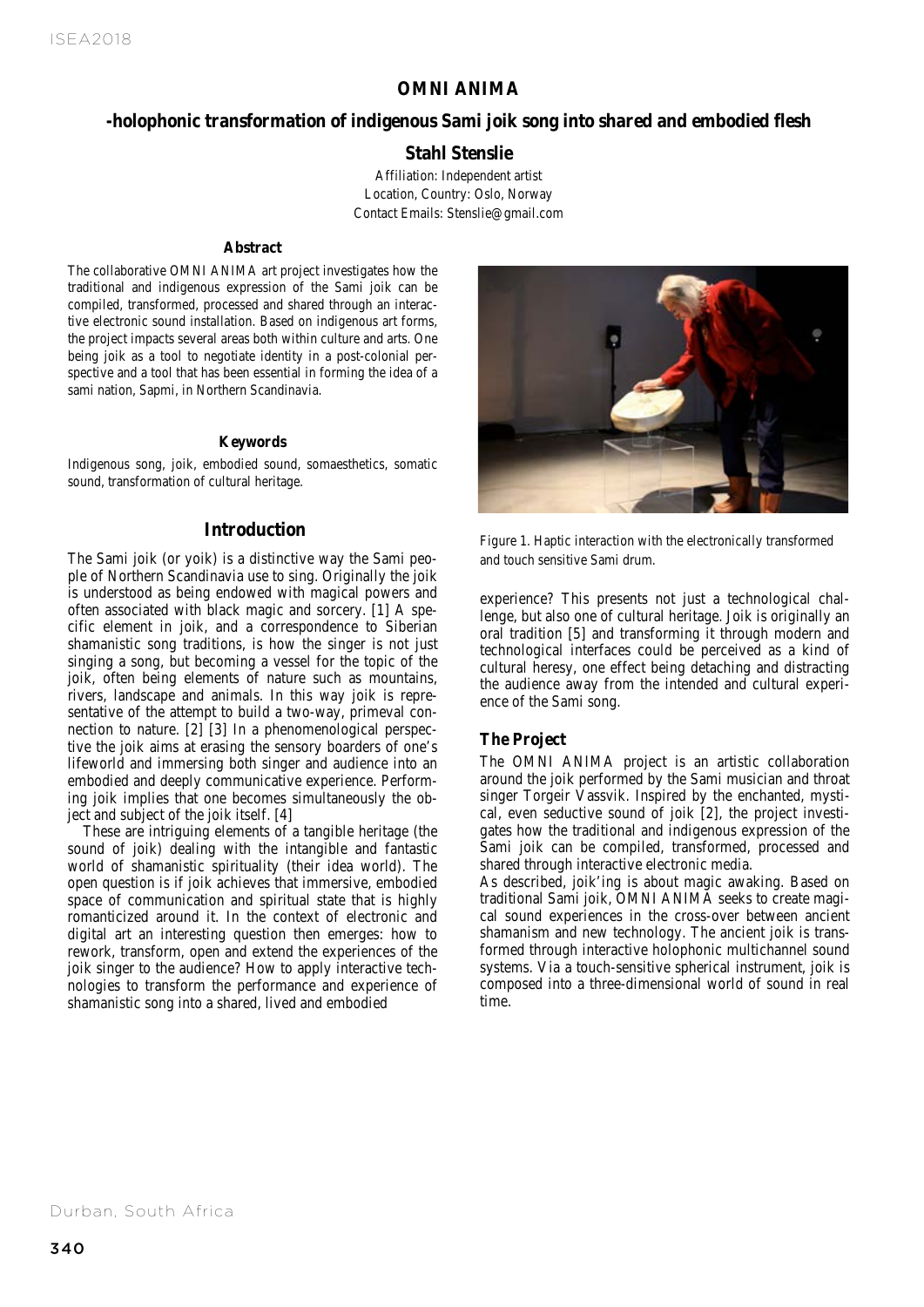OMNI ANIMA seeks to put the audience in a state of trance like the noaiden, the Sami shaman, uses the joik to achieve. The traditional function of the trance is to send one's spirit on trips to other places and worlds. In a similarly inspired manner, the project's ambition is to create stimulating sound experiences that come alive in and through the audience. Hence, OMNI ANIMA's Latin title: 'Everything' (omni) and 'Spirit' (anima), that is, 'everything is spirited'.

The artistic ambition is to engage and convey to an audience what joik is meant to be: voices from another world. To achieve this, the joik is transformed and disseminated through the use of an interactive and encompassing multichannel audio system. OMNI ANIMA uses electronic media to enhance the bodily experiences of the music and make the most of the joik's voice power. The project is thus aimed at a new and sensorial identification with the joik's magic.

From a cultural perspective, the project seeks to enhance the dissemination of original forms of joik. How can new technologies contribute to the magic experience of traditional forms of expression? Here the project works towards joik being experienced as an intimate, rich and rewarding physical experience in itself and for all.

# **Joik as Inner Voice**

The musical part of the project is about joik as a genuine and valuable artistic expression. What distinguishes the joik from other traditional singing is that joik is about getting spiritually one with what you are joik'ing at the moment. You are to become the joik. Torgeir Vassvik practices an older form of joik where one strives to become one's inner animal. When practicing joik, you are not joik'ing about something or anyone, but you are joik'ing them. In his joik, Torgeir becomes the animal, the attribute or the soul he joiks.

OMNI ANIMA intends to recreate and strengthen such a trance-like experience. By placing listeners directly into a physically encompassing, interactive, multi-channel audio room (holophonics), the voice of the joik is communicated to the audience. Through holophonics the listeners themselves are dressed in the spirit of the animal.

#### **Holophonics and embodied sound**

Holophonics is a general term for the perception of sound in very realistic ways [6], often inducing auditory illusions as if the listener is at the source of the music or being embodied inside it. [7] Several holophonic, surround sound systems and solutions have been built and presented in recent years. [8] Comparative and relevant sound systems to Omni Anima range from NOTAM's new lab project on holophonic sound [9], to the SPIRAL lab at University of Huddersfield [10], to the AlloSphere Research project [11], to Natasha Barret's work on immersive spatial sound installations [12]. In the context of electronic media art projects such as Solve et Coagula utilize interactive, embodied and somatic sound. [13]



Figure 2. The Sami drum as the interactive centerpiece of the installation.

### **Joik as Somatic Sound**

Omni Anima takes a phenomenological approach to art by investigating how the world of our experience is constituted for us. Phenomenology is here understood according to Heidegger's notion of intentionality as a form of being-inthe-world [14], underlining how embodied action shape our perception. This phenomenological approach to the body's fundamental importance sets the living corps right at the core for both understanding and experiencing sensory immersive experiences.

Such a sensory approach to sound is also related to the evolving field of Somaesthetics. [15] This is representative of an interdisciplinary research approach devoted to the critical study and ameliorative cultivation of the experience and use of the living body (or Soma) as a site of sensory appreciation (aesthesis) and creative self-stylization. This focus on the Soma as an epicentre of action is a fundamental, but often neglected somatic dimension of experienceand interaction design.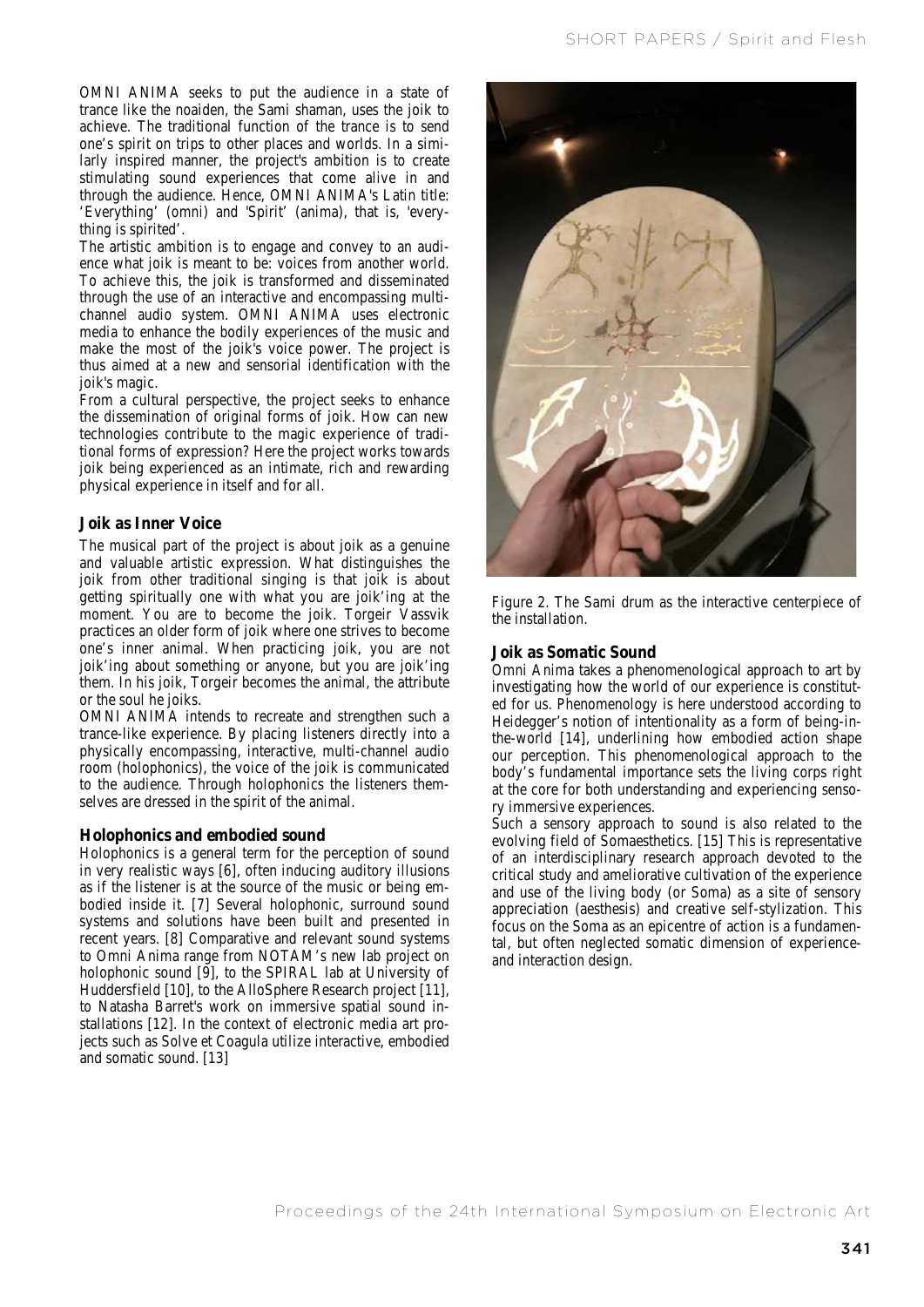# **The Installation**

Both practitioners and listeners are placed in an enclosed, multi-channel and holophonic sound room consisting of 12 speakers distributed around the audience, controlled by a custom built, Max MSP sound controller system. Through a touch-sensitive drum, the practitioner influence the direction and intensity of the joik. The joik heard is based on pre-recorded and -composed audio material. This prerecorded joik can at the same time be divided into multiple and multi-dimensional voices rotating around the space and the audience. The installation attempts giving the sound a material like quality and physical presence that can be interactively tweaked by listeners to provide an intense sensation of physical sound. The purpose of this is to give everyone a part of the joik's inspiring ritual. The technology represents a translation of the joik into new forms of presentation and introduces new rituals for the affective and physical experience. Technically, the project is a continued development of the Norwegian sound lab Notam's previous work on ambisonics and holophony. [16] [9]

This interactive element enhances the direct, bodily and dynamic impact of the sound. This type of physical sound requires multiple speakers. The 12 speakers making up the experiential sound space of OMNI ANIMA envelopes users in a sound cloud with defined directions and volumes. The sound surrounds everyone present as a physical and spatial experience. Through interactive and bodily sound, the project creates a sensual and experiential space of joik within each participant.

#### **Transformation of indigenous artefacts into electronic instruments**

The Sami drum is central to performing joik. Omni Anima transforms the drum by fitting it with new, electronic and proximity sensitive sensors in gold. (Figure 1.) Electronically refitted the drum resumes and extends its role as an interactive, magical musical instrument. The capacitive resistance technology behind the project gives the drum a sensitive skin that detects not only how the surface of the drum is hit, but further how far or near users are to it even without touching. (Figure 2  $\&$  3) For example, the volume of the installation is adjusted by measuring the hand's or fingers distance to the drum skin. The type of sensors used senses the user's proximity accurately from 0 to 30 cm distance, enabling the triggering and application of new types of rhythms and tonalities.

The project so contributes to new and holophonic ways to both compose and experience joik. Holophony in combination with interactive voice / audio source control makes it literally possible to dress the concert room with embodied sound experiences.

#### **Outlook - Joik as a Cultural Weapon**

Based on indigenous art forms, OMNI ANIMA impacts several areas both within culture and arts. One being joik as a tool to negotiate identity in a post-colonial perspective and –not to forget- a tool that has been essential in



Figure 3. Simultaneous multiple-user interaction with the interactive drum.

forming the idea of a sami nation, Sapmi, in Northern Scandinavia. [17] It is out of the scope of this paper to further a critical assessment of the highly interesting, but problematic issue of using cultural weapons such as joik in the forming of nations. The purpose of this presentation is limited to point to how traditional, indigenous artistic expressions such as joik can be transformed, processed and embodied into the flesh through interactive electronic media and audience participation.

#### **References**

- [1] Rapport, N. (2010). *Human Nature as Capacity: Transcending Discourse and Classification*. Berghahn Books. Tord Larsen, p. 166
- [2] S. Kraft, T. Fonneland, J. Lewis. (2015). *Nordic Neoshamanisms*. Springer.
- [3] Hutton, R. (2007). *Shamans: Siberian Spirituality and the Western Imagination*. A&C Black.
- [4] Minde, H. (2008). *Indigenous Peoples: Selfdetermination, Knowledge, Indigeneity*. Eburon Uitgeverij B.V. p. 348.
- [5] Thomas Hilder. (2014). *Sámi Musical Performance and the Politics of Indigeneity in Northern Europe*. Rowman & Littlefield.
- [6] Fox, Barry. (1983). *'Tomorrow's Sound' is a blast from the past*. New Scientist. 1983. Vol. 98,Nr. 1352, p. 24.
- [7] Stanislav Grof. (1985). *Beyond the Brain: Birth, Death, and Transcendence in Psychotherapy*. SUNY Press. P. 82.
- [8] nn. 2017
- [9] Notam, Norway. (2018). www.notam02.no
- [10] Huddersfield, University. See

http://www.hud.ac.uk/courses/fulltime/undergraduate/music-technology-bahons/facilities/

[11] Allosphere. See http://www.allosphere.ucsb.edu/